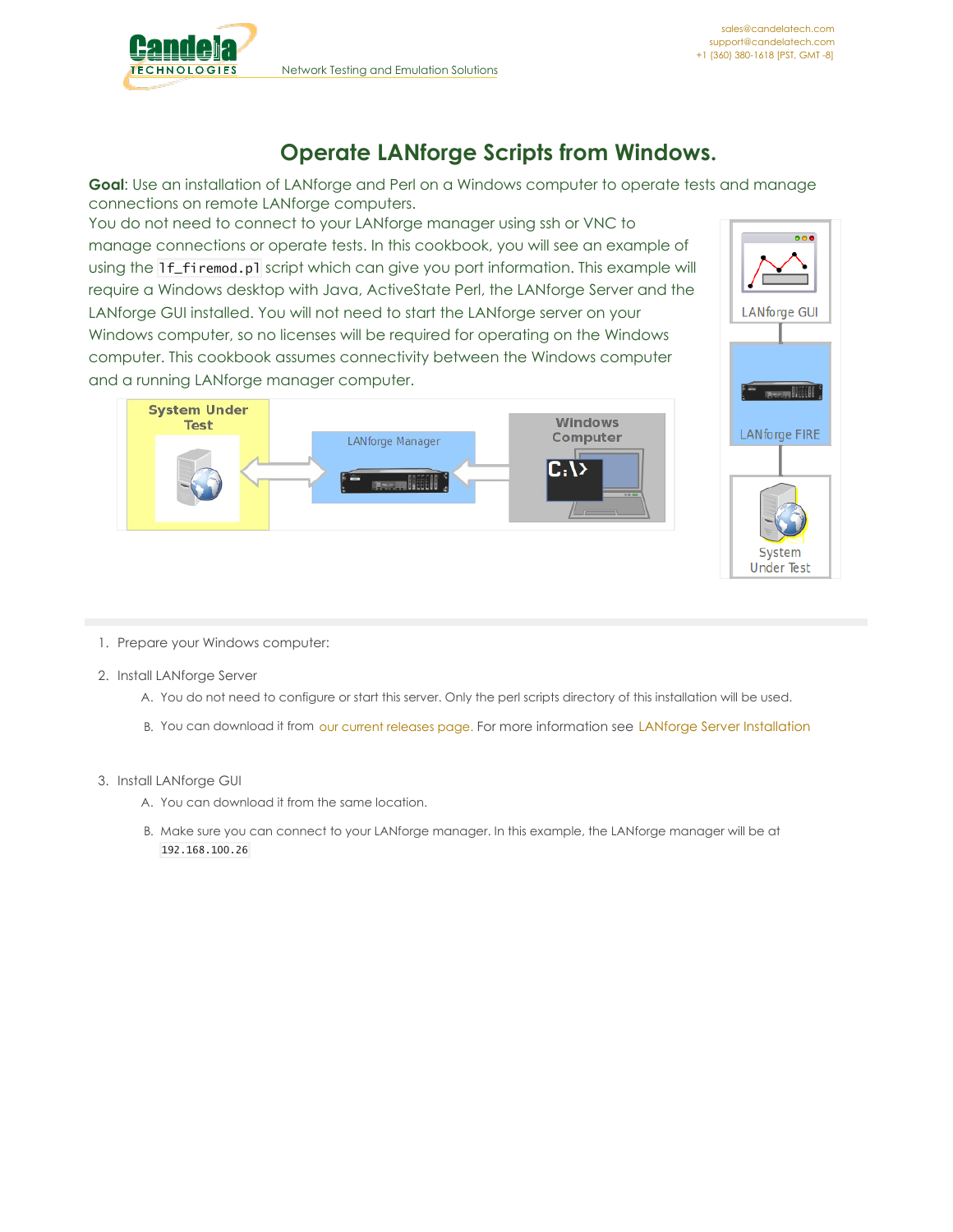C. Open the LANforge GUI

| $\frac{\ell}{2}$             |                                         | LANforge Manager Version(5.2.13)                  |                                                 |                           | $\qquad \qquad \Box$<br>$\overline{a}$<br>$\mathbf{X}$ |
|------------------------------|-----------------------------------------|---------------------------------------------------|-------------------------------------------------|---------------------------|--------------------------------------------------------|
|                              | Control Reporting Tear-Off Info Plugins |                                                   |                                                 |                           |                                                        |
|                              |                                         |                                                   | Stop All                                        | Restart Manager           | <b>HELP</b><br>Refresh                                 |
| <b>Attenuators</b><br>Status | Collision-Domains                       | File-TO Laver-4 Generic<br>Test Group<br>Test Mar | <b>Resource Mar</b><br>$\pmb{\times}$<br>▭<br>÷ | Event Log<br>Alerts       | Port Mgr<br>Messages<br>WanLinks                       |
|                              | 圖                                       | <b>LANforge Connection Management</b>             |                                                 | Armageddon                |                                                        |
|                              | Server Name/IP:                         |                                                   | v                                               | st Configuration Database |                                                        |
| License expir                |                                         |                                                   |                                                 |                           | Load                                                   |
|                              | Clear                                   | Connect<br>Discover<br>Disconnect                 | Cancel                                          |                           | Delete                                                 |
|                              |                                         |                                                   | ੇ                                               | $\forall$                 | Save                                                   |
| Support expi                 |                                         | Click Discover to find LANforge Managers          |                                                 | bwnload DB                | Show Progress                                          |
|                              |                                         |                                                   |                                                 |                           |                                                        |
| $\left\langle \right\rangle$ |                                         |                                                   |                                                 |                           | $\rightarrow$                                          |
|                              |                                         |                                                   |                                                 |                           |                                                        |
|                              |                                         |                                                   |                                                 |                           |                                                        |
|                              |                                         |                                                   |                                                 |                           |                                                        |
|                              |                                         |                                                   |                                                 |                           |                                                        |
|                              |                                         |                                                   |                                                 |                           |                                                        |
|                              |                                         |                                                   |                                                 |                           |                                                        |
|                              |                                         |                                                   |                                                 |                           |                                                        |
|                              |                                         |                                                   |                                                 |                           |                                                        |
|                              |                                         |                                                   |                                                 |                           |                                                        |
|                              |                                         |                                                   |                                                 |                           |                                                        |
|                              |                                         |                                                   |                                                 |                           |                                                        |
|                              |                                         |                                                   |                                                 |                           |                                                        |
|                              |                                         |                                                   |                                                 |                           |                                                        |
| Not connected.               |                                         |                                                   |                                                 |                           |                                                        |

D. ... and click Discover

| 圖                     | LANforge Manager Version(5.2.13)                                                                                                                           |                                |
|-----------------------|------------------------------------------------------------------------------------------------------------------------------------------------------------|--------------------------------|
|                       | Control Reporting Tear-Off Info Plugins                                                                                                                    |                                |
|                       | Stop All                                                                                                                                                   | Restart Manager                |
| Attenuators<br>Status | $File-IO$<br>Collision-Domains<br>Laver-4 Generic<br>Test Mar<br><b>Test Group</b><br><b>Resource Mar</b><br>×<br>▬<br>圖<br>LANforge Connection Management | Ale<br>Event Log<br>Armageddon |
|                       | Server Name/IP: 192.168.100.26:4002 (jedtest) Version: 5.2.13 64bit<br>$\checkmark$                                                                        | st Configuration Dat           |
| License expir         | <b>Clear</b><br>Connect<br><b>Disconnect</b><br><b>Discover</b><br>Cancel                                                                                  |                                |
| Support expi          | These LANforge managers were discovered. They have been added to the Server drop-down selection:                                                           |                                |
|                       | 192, 168, 100, 213; 4002 (simech 2-117x64) Version: 5, 2, 13 64bit<br>٨                                                                                    | bwnload DB                     |
| $\epsilon$            | 192.168.100.231:4002 (ct503-f19x64) Version: 5.2.13 64bit<br>192, 168, 100, 232; 4002 (ff1011-11100002) Version: 5, 2, 13 64bit                            |                                |
|                       | 192.168.100.233:4002 (ct503-14040007) Version: 5.2.12 64bit                                                                                                |                                |
|                       | 192.168.100.235:4002 (ct525-2u-3ac-3n) Version: 5.2.13 64bit                                                                                               |                                |
|                       | 192, 168, 100, 26: 4002 (iedtest) Version: 5, 2, 13 64bit<br>₹μ                                                                                            |                                |
|                       | 192.168.100.70:4002 (ct523-9292) Version: 5.2.13 64bit                                                                                                     |                                |
|                       | 192.168.100.98:4002 (mimovap) Version: 5.2.13 64bit<br>v                                                                                                   |                                |
|                       |                                                                                                                                                            |                                |
|                       |                                                                                                                                                            |                                |
|                       |                                                                                                                                                            |                                |
|                       |                                                                                                                                                            |                                |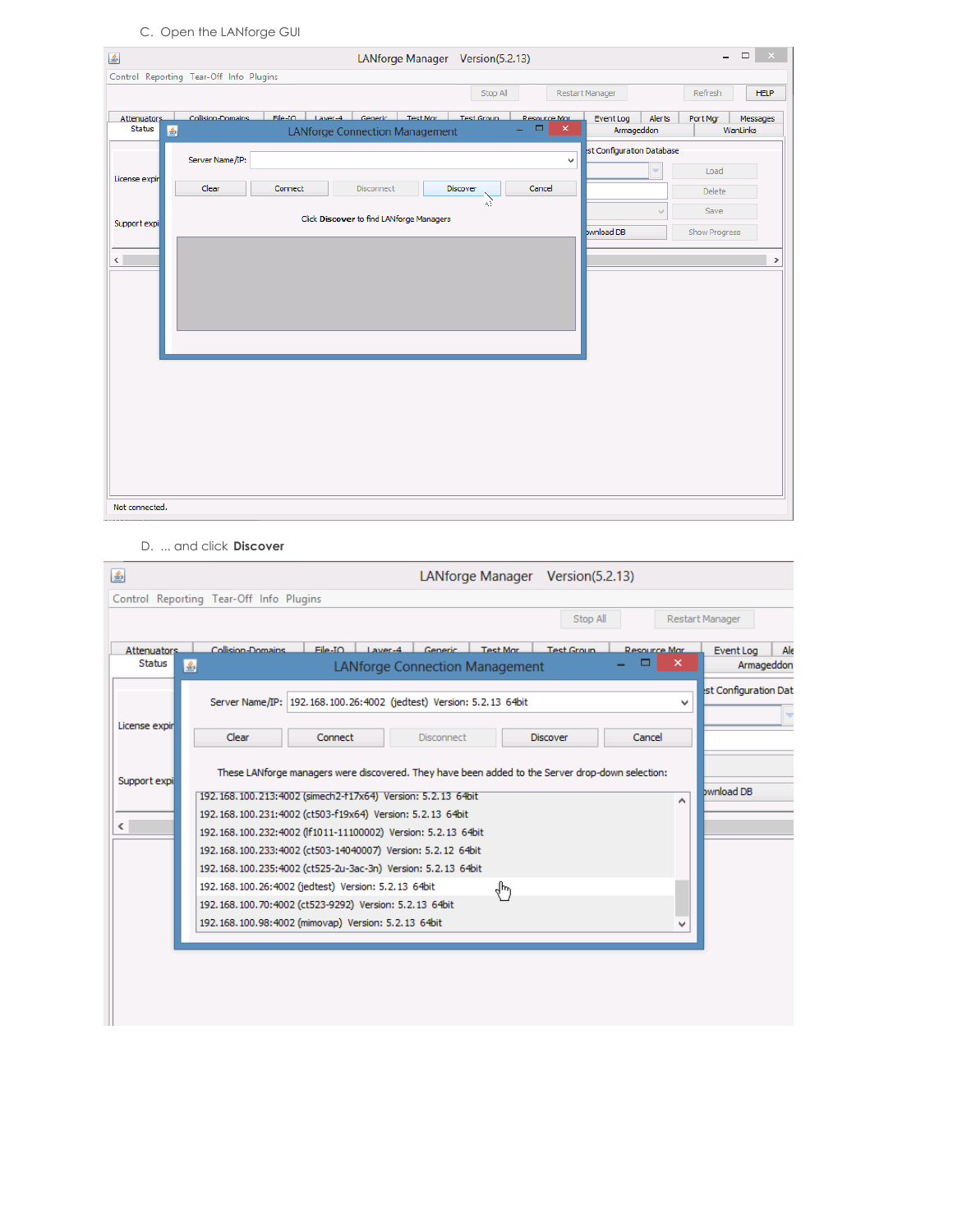E. If you are able to connect you should be able to browse your ports and connections.

| 国                  |     |      |                                             |                     |                  |                      |          |                        | LANforge Manager Version(5.2.13)                    |                       |                |                                         |                                                    |                 |                     |         |              | $\boldsymbol{\mathsf{x}}$ |              |
|--------------------|-----|------|---------------------------------------------|---------------------|------------------|----------------------|----------|------------------------|-----------------------------------------------------|-----------------------|----------------|-----------------------------------------|----------------------------------------------------|-----------------|---------------------|---------|--------------|---------------------------|--------------|
|                    |     |      | Control Reporting Tear-Off Info Plugins     |                     |                  |                      |          |                        |                                                     |                       |                |                                         |                                                    |                 |                     |         |              |                           |              |
|                    |     |      |                                             |                     |                  |                      |          |                        | Stop All                                            |                       |                | <b>Restart Manager</b>                  |                                                    |                 |                     | Refresh |              | <b>HELP</b>               |              |
|                    |     |      |                                             |                     |                  |                      |          |                        |                                                     |                       |                |                                         |                                                    |                 |                     |         |              |                           |              |
| <b>Status</b>      |     |      | Laver-3                                     | L3 Endps            |                  |                      | VoIP/RTP |                        |                                                     | <b>VoIP/RTP Endps</b> |                |                                         |                                                    | Armageddon      |                     |         | WanLinks     |                           |              |
| <b>Attenuators</b> |     |      | <b>Collision-Domains</b>                    | File-IO             | Layer-4          |                      | Generic  | <b>Test Mar</b>        | <b>Test Group</b>                                   |                       |                | <b>Resource Mgr</b>                     | Port Mar<br>Event Log<br><b>Alerts</b><br>Messages |                 |                     |         |              |                           |              |
|                    |     |      |                                             |                     |                  |                      |          |                        |                                                     |                       |                |                                         |                                                    |                 |                     |         |              |                           |              |
|                    |     |      | Disp:                                       | 192.168.100.135:0.0 |                  | <b>Sniff Packets</b> |          |                        | <b>Clear Counters</b>                               | <b>Reset Port</b>     |                | <b>Delete</b>                           |                                                    |                 |                     |         |              |                           |              |
|                    |     |      | RptTimer: medium (8 s)                      |                     | v                |                      | Apply    |                        | <b>View Details</b>                                 |                       | Create         |                                         | Modify                                             |                 | <b>Batch Modify</b> |         |              |                           |              |
|                    |     |      |                                             |                     |                  |                      |          |                        | -All Ethernet Interfaces (Ports) for all Resources. |                       |                |                                         |                                                    |                 |                     |         |              |                           |              |
|                    |     |      |                                             |                     |                  |                      | Parent   |                        |                                                     |                       |                |                                         |                                                    |                 |                     |         |              |                           |              |
| Port               | Pha | Down | IP                                          | <b>SEC</b>          | <b>Alias</b>     |                      | Dev      | <b>RX</b> Bytes        | <b>RX Pkts</b>                                      | Pps RX                |                | bps RX                                  |                                                    | <b>TX Bytes</b> | <b>TX Pkts</b>      |         | Pps TX       | ŧ                         |              |
|                    |     |      |                                             |                     |                  |                      |          |                        |                                                     |                       |                |                                         |                                                    |                 |                     |         |              |                           |              |
| 1.2.00             |     |      | 192, 168, 100, 42                           | o                   | e <sub>th0</sub> |                      |          |                        | 7,662,812,693 55,122,599                            |                       | 46             | 55.232                                  |                                                    | 183,573,933,    | 138,087.7.          |         | 128          | 1 <sub>0</sub>            |              |
| 1.1.0              |     |      | 192, 168, 100, 26                           | o                   | eth <sub>0</sub> |                      |          | 184.280.308            | 143,090.9.                                          |                       |                | 166 1.473.093 10.246.150.576 53.885.054 |                                                    |                 |                     |         | 133          |                           |              |
| 1.2.17             |     |      | 10.26.1.19                                  | lo                  | sta9             |                      | wiphy0   | 76.280.536             | 57.360                                              |                       | 0              | $\mathbf{0}$                            |                                                    | 986.461.208     | 650.662             |         | $\mathbf 0$  |                           |              |
| 1, 2, 16           |     |      | 10.26.1.18                                  | lo                  | sta8             |                      | wiphy0   | 75,164,420             | 56,514                                              |                       | 0              | $\overline{0}$                          |                                                    | 988,778,230     | 652.241             |         | 0            |                           |              |
| 1.2.15             |     |      | 10.26.1.17                                  | o                   | sta7             |                      | wiphy0   | 76.701.566             | 57.657                                              |                       | $\mathbf{0}$   | $\mathbf{0}$                            |                                                    | 995.897.302     | 656.855             |         | $\mathbf{0}$ |                           |              |
| 1, 2, 14           |     |      | 10.26.1.16                                  | O                   | sta6             |                      | wiphy0   | 72,056,940             | 54,422                                              |                       | 0              | $\Omega$                                |                                                    | 1,002,001,044   | 660,882             |         | $\mathbf{0}$ |                           |              |
| 1, 2, 13           |     |      | 10.26.1.15                                  | o                   | sta5             |                      | wiphy0   | 75,608,172             | 56,870                                              |                       | $\mathbf{0}$   | $\mathbf{0}$                            |                                                    | 1,001,813,806   | 660.757             |         | $\mathbf{0}$ |                           |              |
| 1, 2, 12           |     |      | 10.26.1.14                                  | o                   | sta4             |                      | wiphy0   | 75,117,326             | 56,525                                              |                       | $\mathbf{0}$   | $\mathbf{0}$                            |                                                    | 1,007,291,372   | 664.306             |         | $\mathbf{0}$ |                           |              |
| 1, 2, 11           |     |      | 10.26.1.13                                  | b                   | sta <sub>3</sub> |                      | wiphy0   | 78,660,442             | 58.967                                              |                       | $\mathbf{0}$   | $\Omega$                                |                                                    | 1,041,047,048   | 686,280             |         | $\mathbf{0}$ |                           |              |
| 1, 2, 10           |     |      | 10.26.1.12                                  | o                   | sta2             |                      | wiphy0   | 75,568,352             | 56.828                                              |                       | $\overline{0}$ | $\mathbf{0}$                            |                                                    | 4.438.595.764   | 2.900.992           |         | $\mathbf{0}$ |                           |              |
| 1.2.09             |     |      | 10.26.1.11                                  | lo                  | sta1             |                      | wiphy0   | 83.100.650             | 61.663                                              |                       | $\mathbf{0}$   | $\Omega$                                |                                                    | 259.044.274     | 168.875.6.          |         | $\mathbf 0$  |                           |              |
| 1.2.02             |     |      | 10.26.1.10                                  | o                   | sta0             |                      | wiphy0   | 35,447,362             | 27,803                                              |                       | 0              | $\Omega$                                |                                                    | 191.966.135     | 125,147.6.          |         | $\mathbf 0$  |                           |              |
| 1.1.4              |     |      | 10.26.1.1                                   | D.                  | vap0             |                      | wiphy0   | 456.400.222 301.529.1. |                                                     |                       | $\overline{0}$ | $\Omega$                                |                                                    | 735.641.436     | 514.331             |         | $\Omega$     |                           |              |
| 1.2.01             |     |      | 10.26.0.3                                   | o                   | eth1             |                      |          | 458,047,909,           | 304,987.1.                                          | 45                    | 1              | 1.985                                   |                                                    | 1,248,935,330   | 4,042,614           |         | 1            |                           |              |
| 1.1.1              |     |      | 10.26.0.2                                   | o                   | eth1             |                      |          | 1.260.067.886          | 4.081.375                                           |                       | 1              | 1.997                                   |                                                    | 458.036.042     | 304.948.3.          |         | 1            |                           |              |
| 1, 2, 27           |     |      | 10.26.0.19                                  | lo                  | eth1#9           |                      | eth1     | 980.969.979            | 681,408                                             |                       | 0              | 156                                     |                                                    | 83,428,626      | 58.097              |         | 0            |                           |              |
| 1, 2, 26           |     |      | 10.26.0.18                                  | o                   | eth1#8           |                      | eth1     | 983,843,653            | 683,493                                             |                       | 0              | 156                                     |                                                    | 83,340,884      | 57,952              |         | 0            |                           |              |
| 1.2.25             |     |      | 10.26.0.17                                  | o                   | eth1#7           |                      | eth1     | 989.626.547            | 687.089                                             |                       | $\mathbf{0}$   | 90                                      |                                                    | 83,438,864      | 58,132              |         | 0            |                           |              |
| 1, 2, 24           |     |      | 10.26.0.16                                  | lo                  | eth1#6           |                      | eth1     | 996.399.789            | 692.325                                             |                       | 0              | 90                                      |                                                    | 83.357.150      | 57.987              |         | $\mathbf{0}$ |                           |              |
| 1, 2, 23           |     |      | 10.26.0.15                                  | O                   | eth1#5           |                      | eth1     | 996.768.295            | 691.969                                             |                       | 0              | 155                                     |                                                    | 83,407,600      | 58.078              |         | $\mathbf 0$  |                           |              |
| 1, 2, 22           |     |      | 10.26.0.14                                  | O                   | eth1#4           |                      | eth1     | 1,001,251,507          | 695.025                                             |                       | 0              | 89                                      |                                                    | 83.370.596      | 57.994              |         | $\mathbf{0}$ |                           |              |
| 1.2.21             |     |      | 10.26.0.13                                  | b                   | eth1#3           |                      | eth1     | 1,031,768,323          | 714,516                                             |                       | 0              | 89                                      |                                                    | 83,405,440      | 58,106              |         | $\mathbf 0$  |                           | $\checkmark$ |
| $\,$ $\,$          |     |      |                                             |                     |                  |                      |          |                        |                                                     |                       |                |                                         |                                                    |                 |                     |         |              | $\rightarrow$             |              |
|                    |     |      |                                             |                     |                  |                      |          |                        |                                                     |                       |                |                                         |                                                    |                 |                     |         |              |                           |              |
|                    |     |      | Logged in to: 192.168.100.26:4002 as: Admin |                     |                  |                      |          |                        |                                                     |                       |                |                                         |                                                    |                 |                     |         |              |                           |              |

For more information see LANforge GUI [Installation](http://www.candelatech.com/lfgui_install.php)

- 4. Install ActiveState Perl
	- A. Please download it from the [ActiveState](http://www.activestate.com/activeperl/downloads) downloads page.
	- B. Begin and press next...

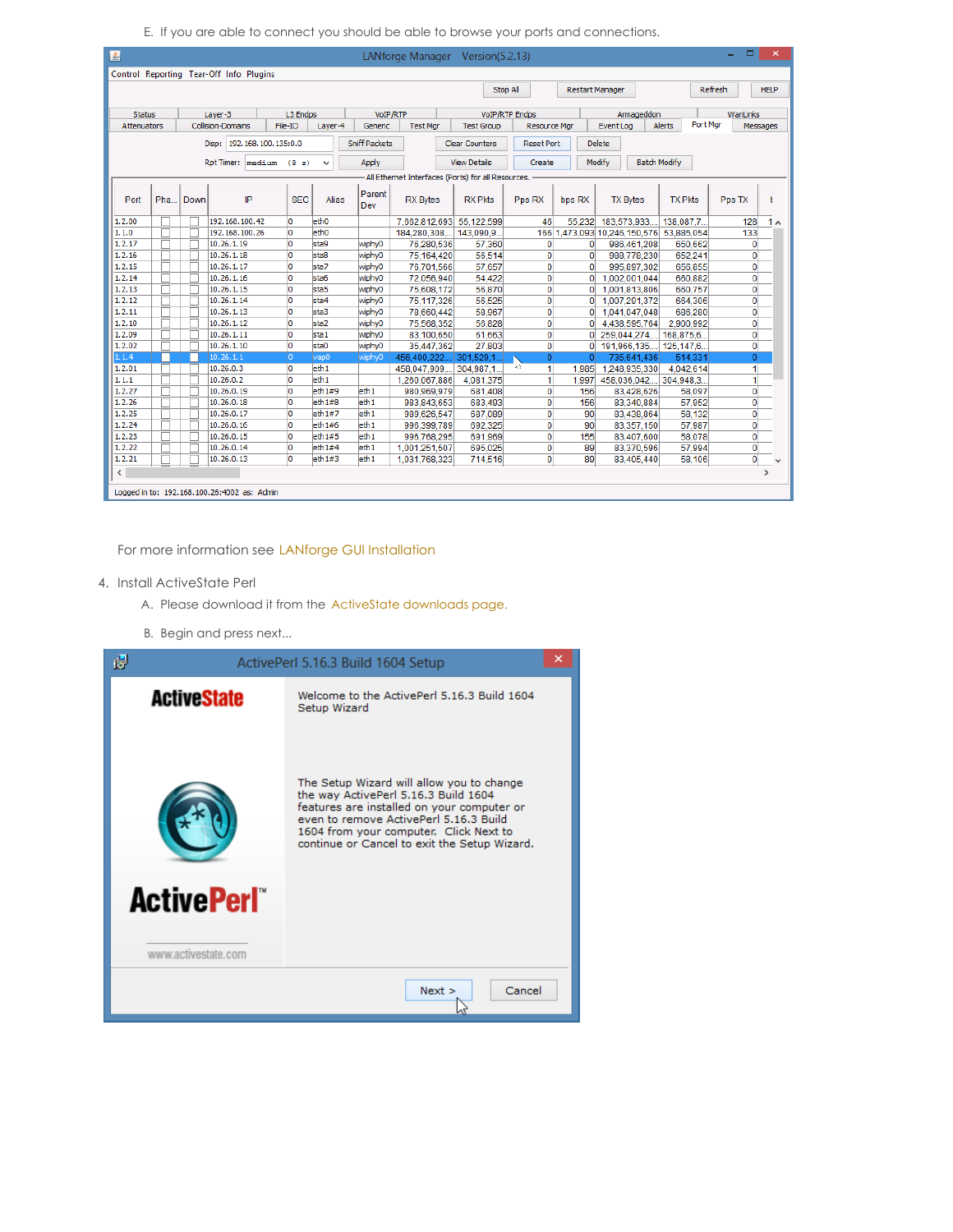C. ...press next...



D. ...press next...

| 谩<br>ActivePerl 5.16.3 Build 1604 Setup                                      | ×      |  |  |  |  |  |  |
|------------------------------------------------------------------------------|--------|--|--|--|--|--|--|
| Choose Setup Options<br><b>ActiveState</b><br>Choose optional setup actions. |        |  |  |  |  |  |  |
| Add Perl to the PATH environment variable                                    |        |  |  |  |  |  |  |
| $\blacktriangleright$ Create Perl file extension association                 |        |  |  |  |  |  |  |
| Create .pl script mapping for Perl                                           |        |  |  |  |  |  |  |
| Create .plx script mapping for Perl ISAPI                                    |        |  |  |  |  |  |  |
| Create .plex script mapping for standard Perl script in PerlEx               |        |  |  |  |  |  |  |
| Create laspl script mapping for embedded Perl scripts in PerlEx              |        |  |  |  |  |  |  |
| Create IIS virtual directory for PerlEx examples                             |        |  |  |  |  |  |  |
|                                                                              |        |  |  |  |  |  |  |
| $<$ Back<br>Next                                                             | Cancel |  |  |  |  |  |  |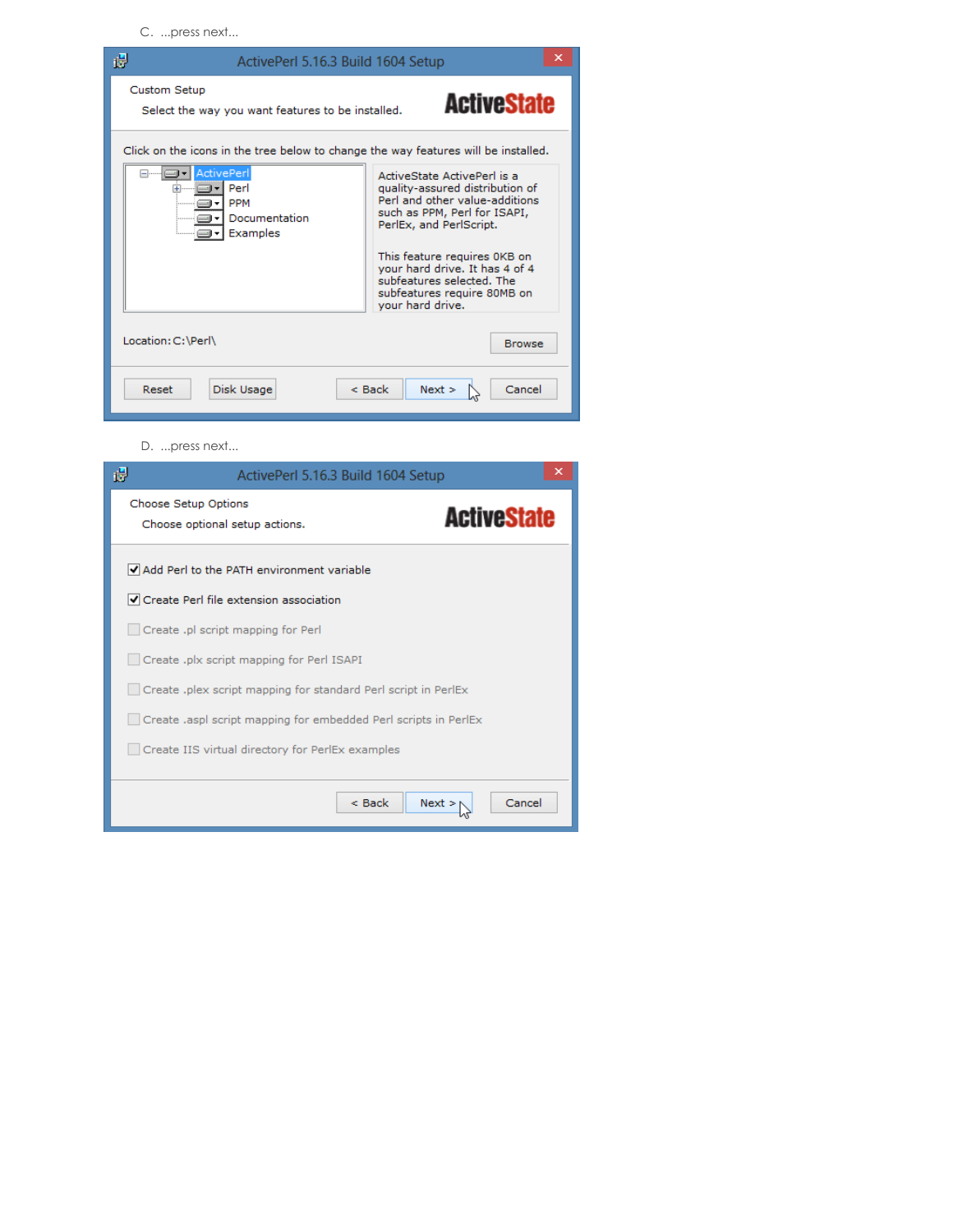E. ...and then wait a few minutes...

| 谩       | ActivePerl 5.16.3 Build 1604 Setup                                                                          | × |  |  |  |  |  |  |
|---------|-------------------------------------------------------------------------------------------------------------|---|--|--|--|--|--|--|
|         | <b>ActiveState</b><br>Installing ActivePerl 5.16.3 Build 1604                                               |   |  |  |  |  |  |  |
|         | Please wait while the Setup Wizard installs ActivePerl 5.16.3 Build<br>1604. This may take several minutes. |   |  |  |  |  |  |  |
| Status: |                                                                                                             |   |  |  |  |  |  |  |
|         |                                                                                                             |   |  |  |  |  |  |  |
|         |                                                                                                             |   |  |  |  |  |  |  |
|         | Next ><br>$<$ Back<br>Cancel                                                                                |   |  |  |  |  |  |  |

F. Now, you are done, press **Finish**.



- G. For advanced GUI scripting in Windows, you may also wish to view the [Win32::GuiTest](http://search.cpan.org/~karasik/Win32-GuiTest-1.60/lib/Win32/GuiTest.pm) perl module page.
- 5. Using scripts from Windows
	- A. The scripts installed on your Windows computer will communicate with the LANforge manager over the management port (TCP 4001).
	- B. Open a **cmd** window. Click **Start->Run**, type cmd and press **Enter**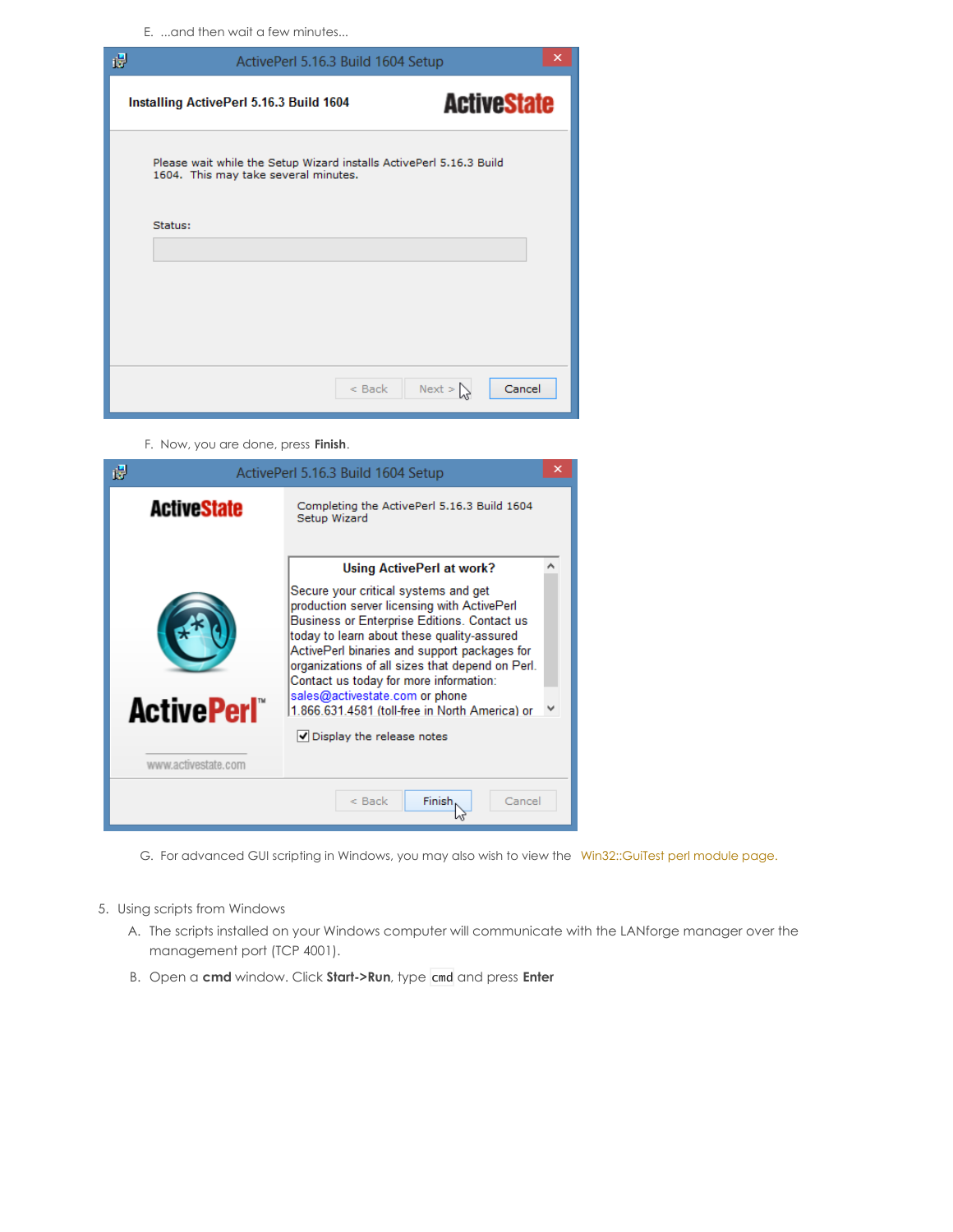A.

| F     | Run                                                                                                      |
|-------|----------------------------------------------------------------------------------------------------------|
|       | Type the name of a program, folder, document, or Internet<br>resource, and Windows will open it for you. |
| Open: | cmd                                                                                                      |
|       |                                                                                                          |
|       | Cancel<br>ок<br>Browse                                                                                   |

B.



C. Change directory to C:\Program Files\LANforge-Server\scripts



c:\Program Files\LANforge-Server\scripts<mark>></mark>

24<br>ด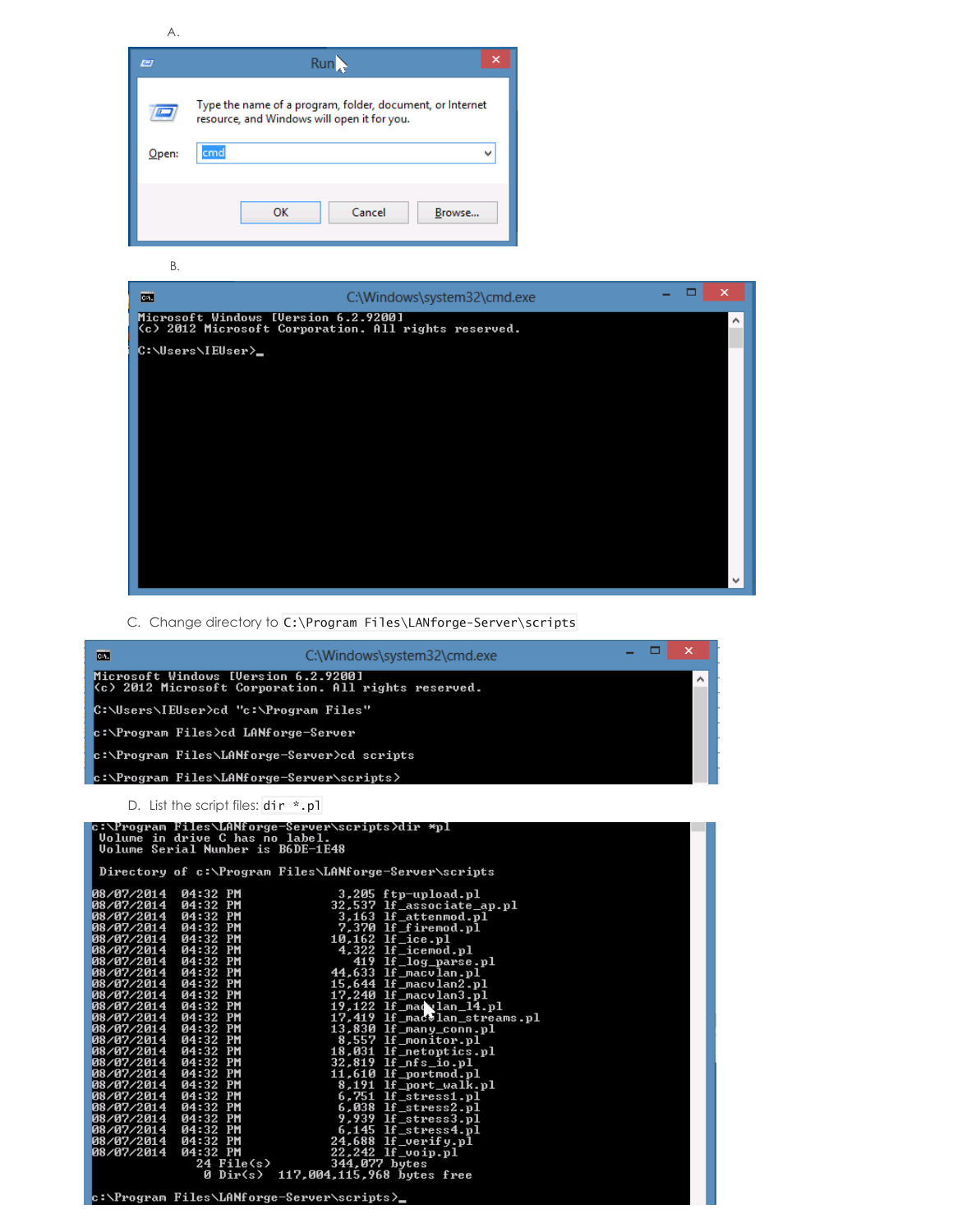E. Your installation of Perl should have put it into your path variable (%PATH%). Please verify that it did with this command: perl -v



- F. If perl is not found (Command not found) then you might need to close your DOS window and open a new one, or your Windows computer might need a reboot for the PATH variable to take effect.
- G. Start the lf\_firemod.pl script with the **--help** switch to see the options.

| 画                                       | C:\Windows\system32\cmd.exe                                                                                                                                                                                                                                                                                                                                                                                                                                                                              | ▭ | $\times$              |
|-----------------------------------------|----------------------------------------------------------------------------------------------------------------------------------------------------------------------------------------------------------------------------------------------------------------------------------------------------------------------------------------------------------------------------------------------------------------------------------------------------------------------------------------------------------|---|-----------------------|
| Unknown option: help<br>$\rightarrow$ 1 | c:\Program Files\LANforge-Server\scripts>perl                              If_firemod.pl --help<br>lf_firemod.pl  --action { show_endp   set_endp   show_port   list_ports   do_cmd <br>[--endp_vals {key,key,key,key}]<br># show_endp output can be narrowed with key-value arguments                                                                                                                                                                                                                   |   | $\boldsymbol{\wedge}$ |
| er<br>led.                              | # Examples:<br># --action show_endp --endp_vals MinTxRate,DestMAC,Avg-Jitt<br># Not available: Latency,Pkt-Gaps, or rows below steps-fail<br># Special Keys:<br># --endp_vals tx_bps<br>(Tx Butes)<br># --endp_vals rx_bps<br>(Rx Bytes)<br>$[- -mgr$ (host-name   IP>]<br>$[-$ -mgr_port $\{ip\ part\}]$<br>[--cmd {lf-cli-command text}]<br>[--endp_name {name}]<br>[--port_name {name}]<br>[--resource {number}]<br>$[- - speed \; speed \; in \; bps]$<br>$[--$ quiet $\langle$ yes ¦ no $\rangle$ ] |   |                       |
| Example:                                | If firemod.pl $-$ action set endp $-$ endp name udp1-A $-$ speed 154000<br>c:\Program Files\LANforge-Server\scripts}_                                                                                                                                                                                                                                                                                                                                                                                    |   |                       |

- H. Open a second cmd window so that you can see the help text in the first window. Change directory to C:\Program Files\LANforge-Server\Scripts
- I. Use this command to list ports available on 192.168.100.26:

```
A. perl lf_firemod.pl --mgr 192.168.100.26 --resource 1 --action list_ports
```
- B. - 8 画 C:\Windows\system32\cmd.exe C:\Program Files\LANforge-Server\scripts>perl lf\_firemod.pl --mgr 192.168.100.26<br>--resource 1 --action list\_ports<br>eth1 link=UP speed=1G<br>wiphy0 link=UP speed=UNKNOWN<br>wiphy1 link=DOWN speed=UNKNOWN<br>wiphy1 link=UP speed=UNKNO C:\Program Files\LANforge-Server\scripts}\_
- J. Most command output shows considerably more text than the output of the previous command. You may want to pipe it to a file. In this example, the output is redirected to C:\tmp\port-vap0.txt and shown with

A. perl lf\_firemod.pl --help